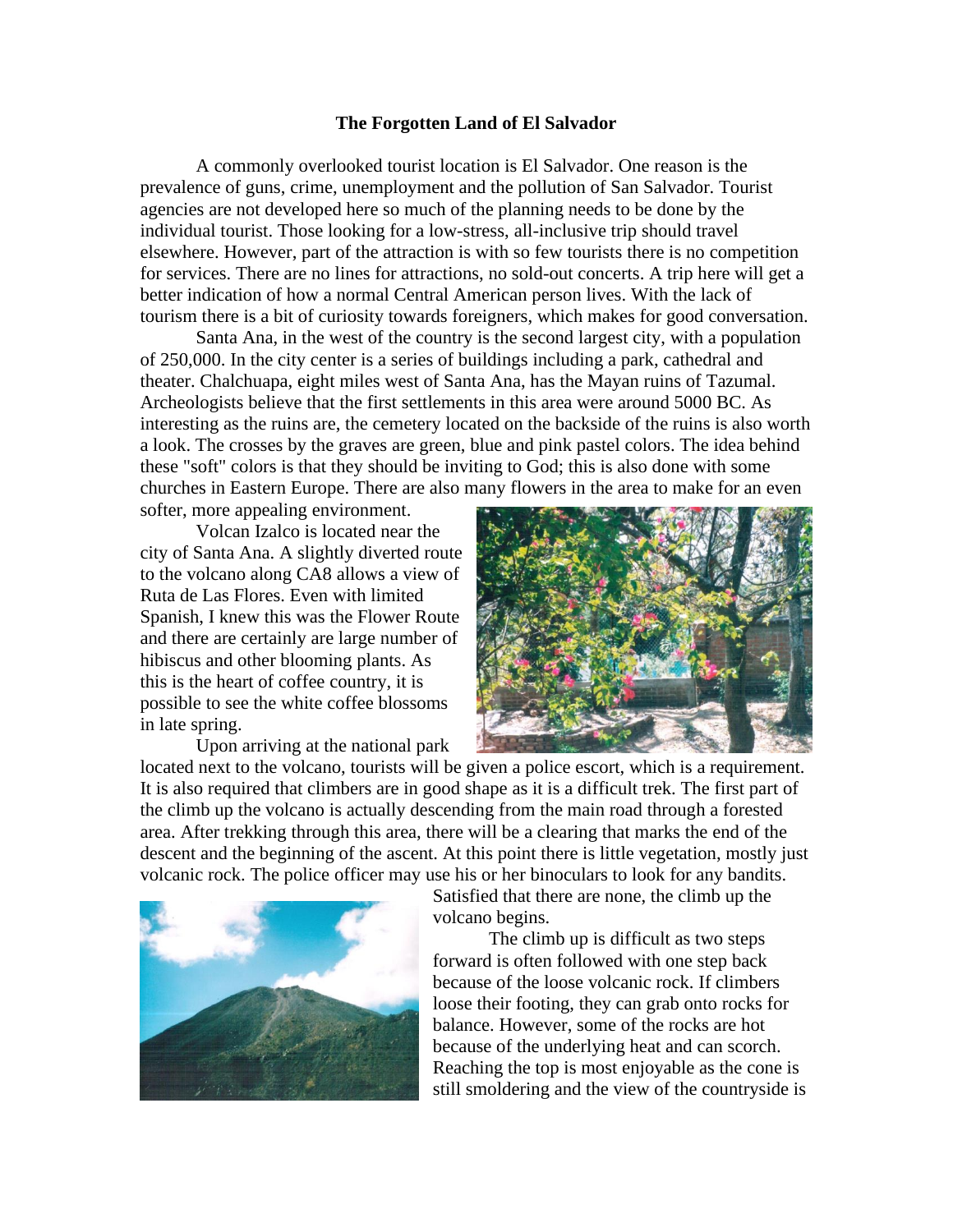spectacular.

With an unemployment rate reaching 50% and a high crime rate, San Salvador has several unsafe neighborhoods, largely in the area from Thirteenth Street to the east. It is necessary to stay in your hotel and take a taxi after dark. Any sleep may be broken by the sound of distant gunshots at two in the morning. The main business in this area appears to be selling tombstones and other death-related material. Although there is great pride in the burial ceremony and in the upkeep of the burial plot, it is still unnerving.

The advantage of staying in this area is that many of the sights are in this city center area. The grid pattern of the city makes getting around easy and in the daytime it is safe. The attractions in the area are also located very close to each other so a tour without much walking and hassle is possible. There are several pleasant plazas and parks in the area, which allows people to rest and enjoy the attractions. Across the street from Plaza Barrios is the Metropolitan Cathedral, which is one of the top attractions after its 1999 renovation. The National Palace, made of marble, is located on one side of the plaza while the National Library occupies another. A couple hundred yards from Plaza Barrios is the huge central market, which can be used for a quick meal or as entertainment.

A relaxing day in San Salvador, which is nearly impossible, can be accomplished by touring the moderately upscale area known as Boulevard de Los Heroes. At the end of the boulevard is the University of El Salvador and anyone can take an individual walking tour here. There are a couple megamalls, Metro Center and Metrosur, as well as many nice restaurants in this generally safe area. However, security officers guard many shops with a finger on the trigger of their automatic weapon. Also, many buildings have barbed wire fences to provide additional security.

The city of Suchitoto to the north of San Salvador is now a quite, safe city. This has not always been true, as it was part of the civil war that ended in 1992. This area was home of the scorched land tactic that led to an exodus, which partially explains the number of people who lived in America at one time. Many of the emigrants have returned and Suchitoto is restoring the colonial houses and buildings that were destroyed in the war.

A required walk is down the hill to Lake Suchitlan, which is actually a reservoir for hydroelectric power. Proceeding down the winding gravel road, one will pass by

many small shacks housing people and chickens that are working the land. A couple children or a dog may accompany you to the lake, as it is popular destination for the people of Suchitoto.

The lake area has a couple of activities for people. There are a couple of bars and restaurants that have an overlook of the lake. Many locals are fishing in rowboats. One person will splash a long piece of wood about 10 feet long in the water to scare the fish and then their



partner will pick them off. Also, motorized boats can be rented for a cruise around the lake while locals use these boats for transporting goods, some as big as refrigerators.